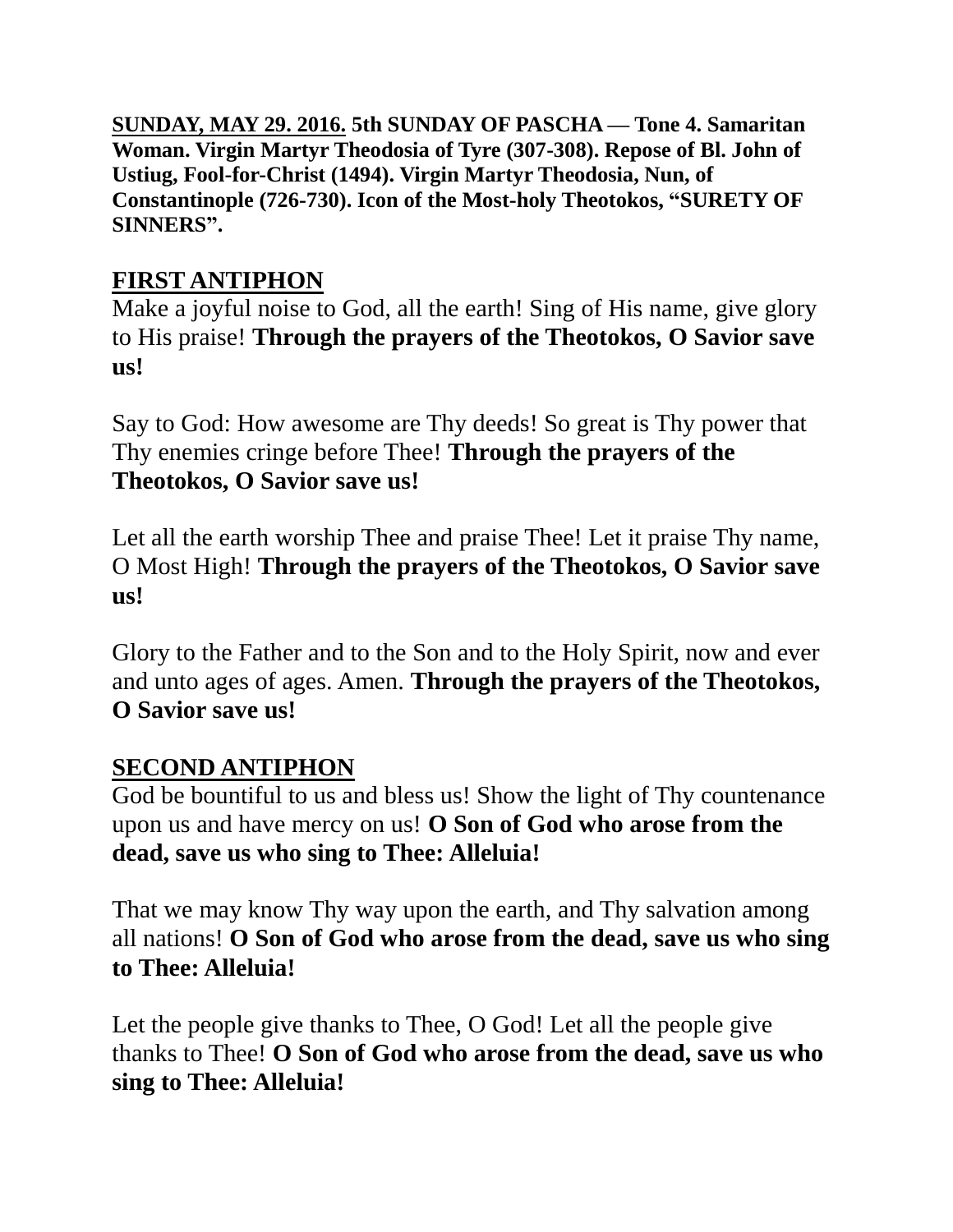Glory to the Father and to the Son and to the Holy Spirit, now and ever and unto ages of ages. Amen. Only-begotten Son and immortal Word of God, Who for our salvation didst will to be incarnate of the holy Theotokos and ever-virgin Mary, Who without change became man and wast crucified, Who art one of the Holy Trinity, glorified with the Father and the Holy Spirit: O Christ our God, trampling down death by death, save us!

## **THIRD ANTIPHON**

Let God arise, let His enemies be scattered; let those who hate Him flee from before His face. **Troparion:** Christ is risen from the dead...

As smoke vanishes so let them vanish; as wax melts before the fire. **Troparion:** Christ is risen from the dead…

So the sinners will perish before the face of God; but let the righteous be glad. **Troparion:** Christ is risen from the dead...

This is the day which the Lord has made! Let us rejoice and be glad in it! **Troparion:** Christ is risen from the dead...

# **TROPARIA**

**(Tone 4)** When the women Disciples of the Lord learned from the Angel the joyous message of the Resurrection, they cast away the ancestral curse and elatedly told the Apostles: "Death is overthrown! Christ God is risen, // granting the world great mercy!"

**(Tone 8)** In the middle of the feast, O Savior, fill my thirsting soul with the waters of godliness as Thou didst cry to all: "If anyone thirst, let him come to Me and drink!" // O Christ God, Fountain of our life, glory to Thee!

**(Tone 4)** In truth you were revealed to your flock as a rule of faith, a model of meekness, and teacher of abstinence, so you won the heights by humility, and riches by poverty, O Holy Father Nicholas, intercede with Christ God to save our souls.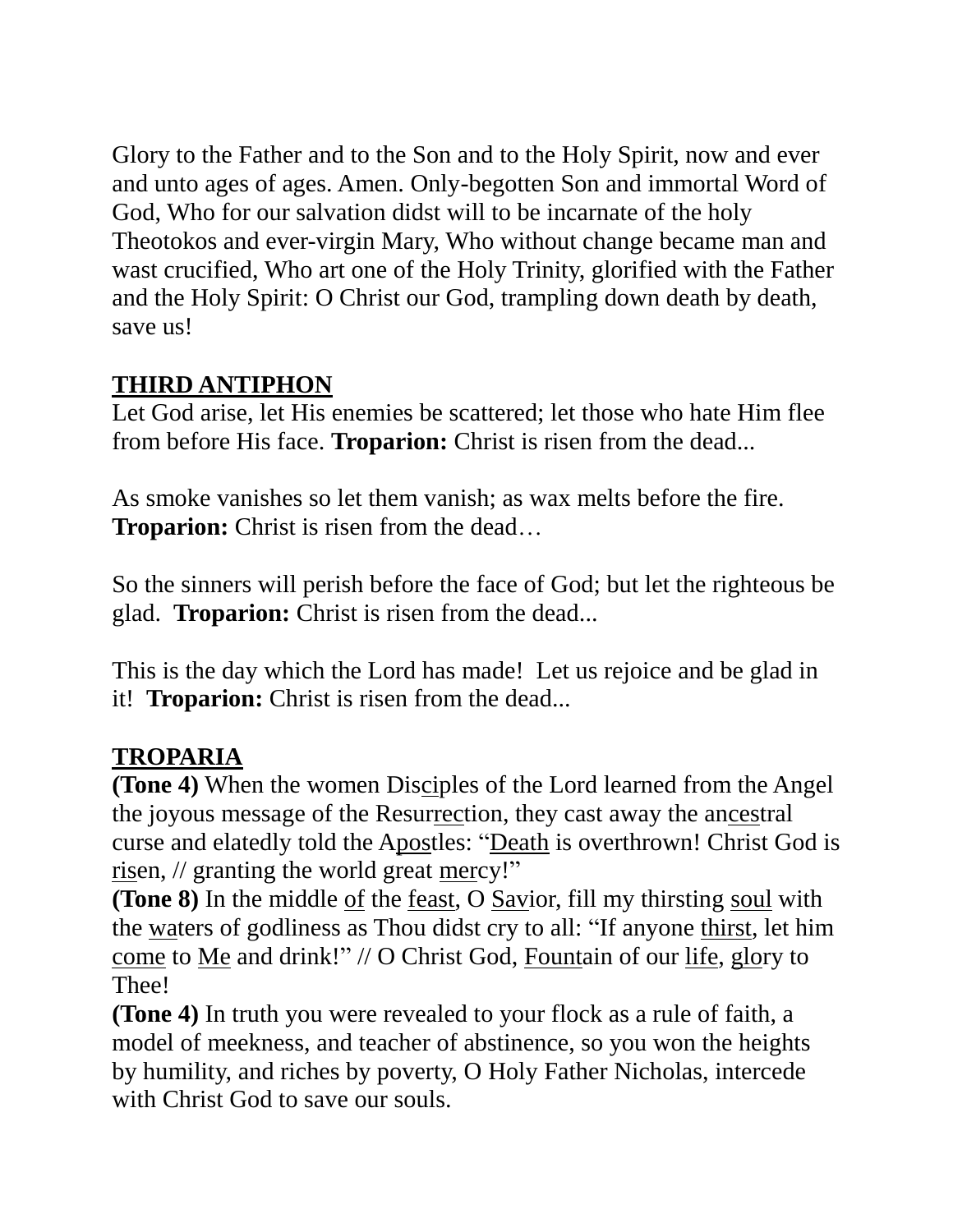## **KONTAKION**

**(Tone 8)** Thou didst descend into the tomb, O Immortal; Thou didst destroy the power of Death. In victory didst Thou arise, O Christ God, proclaiming Rejoice!" to the Myrrhbearing women, granting peace to Thy apostles, and bestowing resurrection on the fallen.

## *The Prokeimenon in the Third Tone:* **Sing praises to our God, sing praises! / Sing praises to our King, sing praises!** *v:* **Clap your hands, all peoples! Shout to God with loud songs of joy!**

**THE READING FROM THE ACTS OF THE HOLY APOSTLES (11:19-26,29-30)** *In those days,* those who were scattered because of the persecution that arose over Stephen traveled as far as Phoenicia and Cyprus and Antioch, speaking the word to none except Jews. But there were some of them, men of Cyprus and Cyrene, who on coming to Antioch spoke to the Greeks also, preaching the Lord Jesus. And the hand of the Lord was with them, and a great number that believed turned to the Lord. News of this came to the ears of the church in Jerusalem, and they sent Barnabas to Antioch. When he came and saw the grace of God, he was glad; and he exhorted them all to remain faithful to the Lord with steadfast purpose; for he was a good man, full of the Holy Spirit and of faith. And a large company was added to the Lord. So Barnabas went to Tarsus to look for Saul; and when he had found him, he brought him to Antioch. For a whole year they met with the church, and taught a large company of people; and in Antioch the disciples were for the first time called Christians. And the disciples determined, every one according to his ability, to send relief to the brethren who lived in Judea; and they did so, sending it to the elders by the hand of Barnabas and Saul.

# *Alleluia, Tone 4*

- *v:* **Go forth, prosper and reign, for the sake of meekness, righteousness and truth!**
- *v:* **For You love righteousness, and hate iniquity.**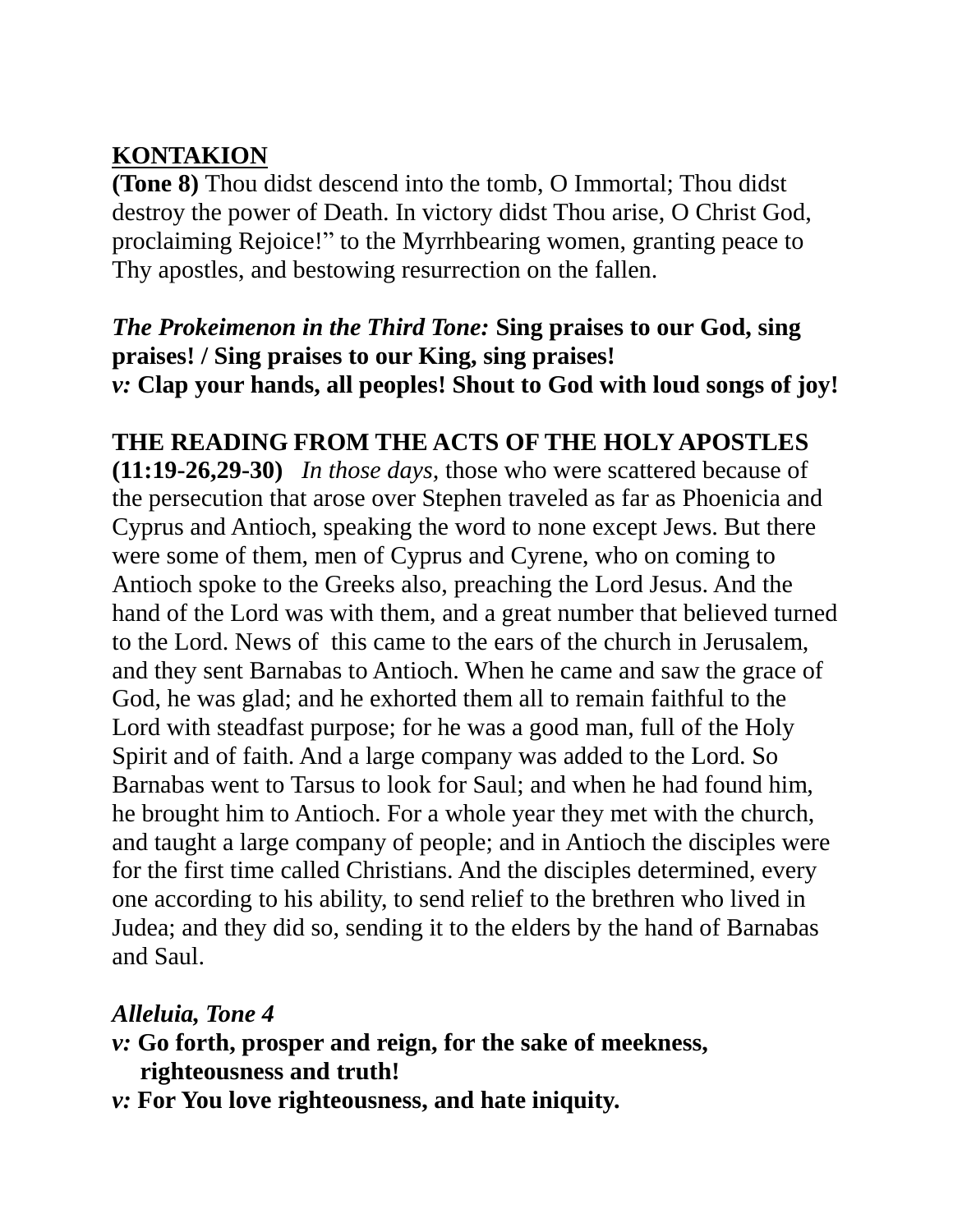**THE HOLY GOSPEL ACCORDING TO SAINT JOHN (4:5-42)** At that time Jesus came to a city of Samaria, called Sychar, near the field that Jacob gave to his son Joseph. Jacob's well was there, and so Jesus, wearied as he was with his journey, sat down beside the well. It was about the sixth hour. There came a woman of Samaria to draw water. Jesus said to her, "Give me a drink." For his disciples had gone away into the city to buy food. The Samaritan woman said to him, "How is it that you, a Jew, ask a drink of me, a woman of Samaria?" For Jews have no dealings with Samaritans. Jesus answered her, "If you knew the gift of God, and who it is that is saying to you, `Give me a drink,' you would have asked him, and he would have given you living water." The woman said to him, "Sir, you have nothing to draw with, and the well is deep; where do you get that living water? Are you greater than our father Jacob, who gave us the well, and drank from it himself, and his sons, and his cattle?" Jesus said to her, "Every one who drinks of this water will thirst again, but whoever drinks of the water that I shall give him will never thirst; the water that I shall give him will become in him a spring of water welling up to eternal life." The woman said to him, "Sir, give me this water, that I may not thirst, nor come here to draw." Jesus said to her, "Go, call your husband, and come here." The woman answered him, "I have no husband." Jesus said to her, "You are right in saying, `I have no husband'; for you have had five husbands, and he whom you now have is not your husband; this you said truly." The woman said to him, "Sir, I perceive that you are a prophet. Our fathers worshiped on this mountain; and you say that in Jerusalem is the place where men ought to worship." Jesus said to her, "Woman, believe me, the hour is coming when neither on this mountain nor in Jerusalem will you worship the Father. You worship what you do not know; we worship what we know, for salvation is from the Jews. But the hour is coming, and now is, when the true worshipers will worship the Father in spirit and truth, for such the Father seeks to worship him. God is spirit, and those who worship him must worship in spirit and truth." The woman said to him, "I know that Messiah is coming (he who is called Christ); when he comes, he will show us all things." Jesus said to her, "I who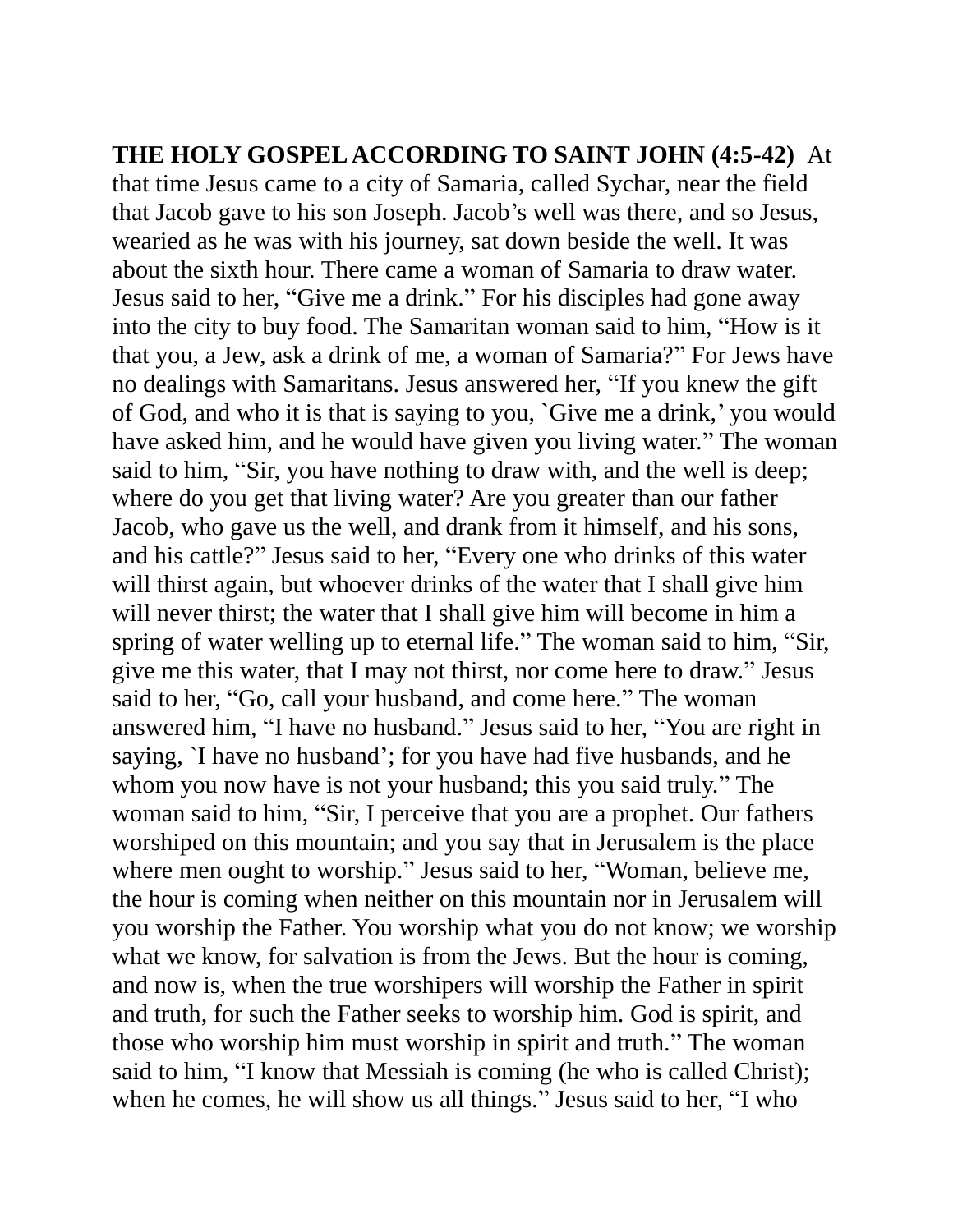speak to you am he." Just then his disciples came. They marveled that he was talking with a woman, but none said, "What do you wish?" or, "Why are you talking with her?" So the woman left her water jar, and went away into the city, and said to the people, "Come, see a man who told me all that I ever did. Can this be the Christ?" They went out of the city and were coming to him. Meanwhile the disciples besought him, saying, "Rabbi, eat." But he said to them, "I have food to eat of which you do not know." So the disciples said to one another, "Has any one brought him food?" Jesus said to them, "My food is to do the will of him who sent me, and to accomplish his work. Do you not say, `There are yet four months, then comes the harvest'? I tell you, lift up your eyes, and see how the fields are already white for harvest. He who reaps receives wages, and gathers fruit for eternal life, so that sower and reaper may rejoice together. For here the saying holds true, 'One sows and another reaps.' I sent you to reap that for which you did not labor; others have labored, and you have entered into their labor." Many Samaritans from that city believed in him because of the woman's testimony, "He told me all that I ever did." So when the Samaritans came to him, they asked him to stay with them; and he stayed there two days. And many more believed because of his word. They said to the woman, "It is no longer because of your words that we believe, for we have heard for ourselves, and we know that this is indeed the Savior of the world."

# **THE HYMN TO THE THEOTOKOS**

The Angel cried to the Lady full of grace: Rejoice, O Pure Virgin! Again I say: Rejoice! Your Son is risen from His three days in the tomb! With Himself He has raised all the dead! Rejoice, all ye people! Shine! Shine! O New Jerusalem! The Glory of the Lord has shone on you! Exult now and be glad, O Zion! Be radiant, O Pure Theotokos, in the Resurrection of your Son!

# **COMMUNION HYMN**

Receive the Body of Christ; taste the fountain of immortality! Alleluia, Alleluia, Alleluia.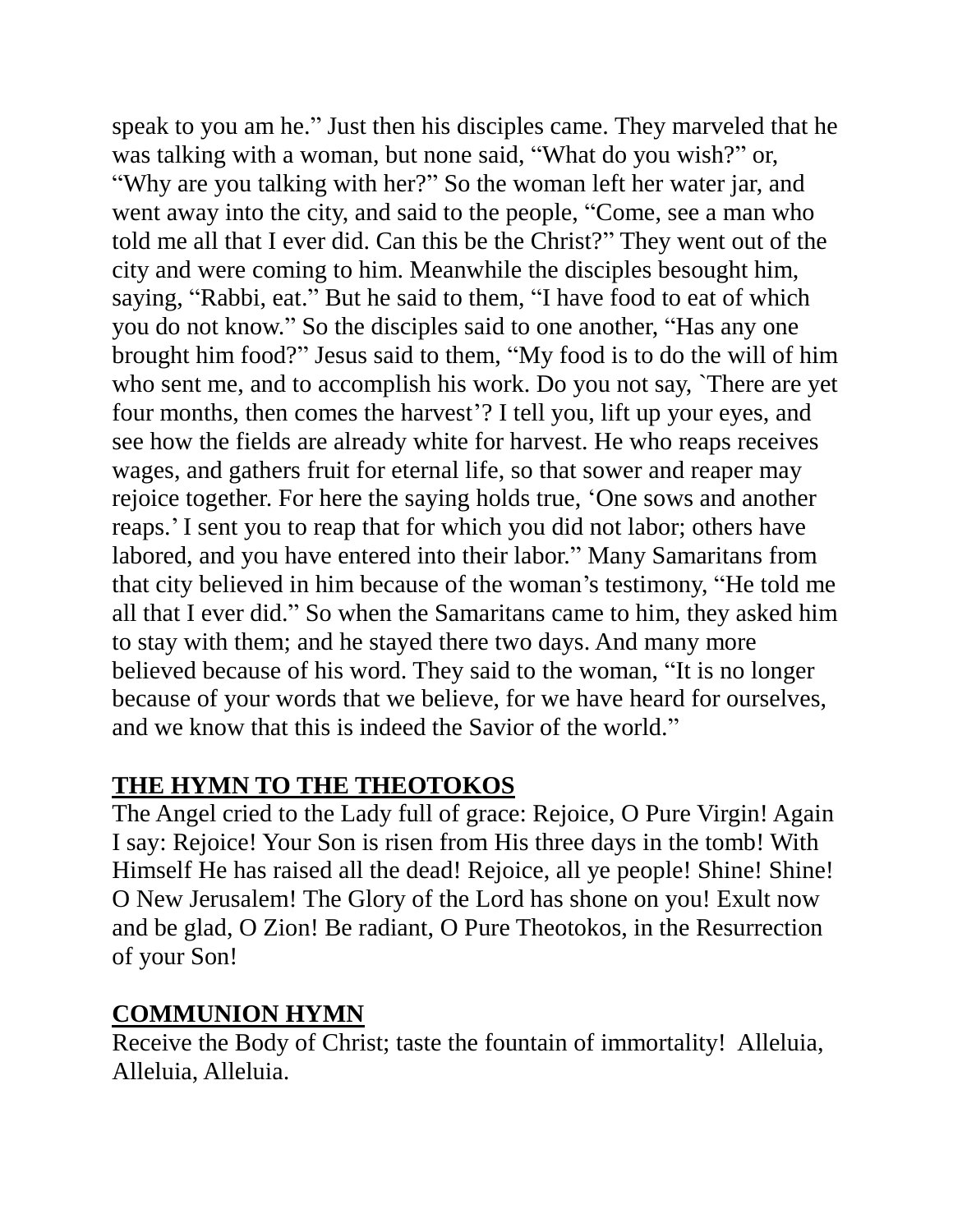## **IN PLACE OF "WE HAVE SEEN THE TRUE LIGHT…"**

Christ is risen from the dead, trampling down death by death, and upon those in the tombs bestowing life.

### **The Holy and Great Council—Pentecost 2016**

During Pentecost Week this year, delegations from the Orthodox Churches around the world will meet on the island of Crete to discuss common matters of importance. Below is the first installment of an article by Archbishop Job of Telmessos (Ecumenical Patriarchate) on the coming Council.

### **Towards the Council** –*Archbishop Job of Telmessos*

### **1- A brief history**

The patriarchal and synodical encyclical of Ecumenical Patriarch Joachim III in 1902, through which the Primates of the Orthodox Autocephalous Churches were called to collaborate to face the problems concerning the Orthodox Church at that time was the spark which initiated the preparation of a great pan-Orthodox council. The Ecumenical Patriarch Photios II convened the meeting of an inter-Orthodox preparatory committee in 1930 at the monastery of Vatopedi on Mount Athos, during which they established an initial list of 17 topics, which were raised to be addressed, including inter-Orthodox relations, the relations of the Orthodox Church with other Churches and Christian confessions, the question of the calendar and various questions of disciplinary order. This council was necessary following the significant changes that the Orthodox Church had witnessed in the late nineteenth and early twentieth century by the emergence of new autocephalous Churches, and the challenges the new century threw at the Church, already shaken by the First World War.

### **2- The contribution of Ecumenical Patriarch Athenagoras**

It was Ecumenical Patriarch Athenagoras that must have revived the idea of convening a council after the Second World War, by two patriarchal letters addressed to the Primates of the Patriarchal and Autocephalous Orthodox Churches in 1951 and 1952. However, it was not until 1961 that the first pan-Orthodox conference was able to meet in Rhodes and officially and definitively launched the process of the preparation of the Holy and Great Council of the Orthodox Church. The conference approved a long list of topics to be addressed by the council and were classified according to the following eight categories:

1) Faith and Dogma; 2) Divine Worship; 3) Administration of the Church; 4) Relations between the Orthodox Churches; 5) Relations of the Orthodox Churches with the rest of the Christian world; 6) Orthodoxy and the World; 7) theological topics (including the question of the economy versus akribeia, the relationship of the Orthodox Church with other religions, euthanasia and cremation); 8) Social issues (such as the family, youth, discrimination).

This list, considered too ambitious, was restricted to ten subjects by the First pre-conciliar panorthodox conference of Chambésy in 1976, which preferred to focus on three main areas: inter-Orthodox relations, the relations of the Orthodox Church with the rest of Christian world and the witness of the Orthodox Church in the contemporary world. Therefore, ten subjects appeared on the agenda of the Holy and Great Council: 1) The issue of the calendar; 2) The impediments to marriage; 3) The adaptation of the rules of fasting to contemporary conditions; 4) The relations of the Orthodox Church with other Churches and Christian confessions; 5) The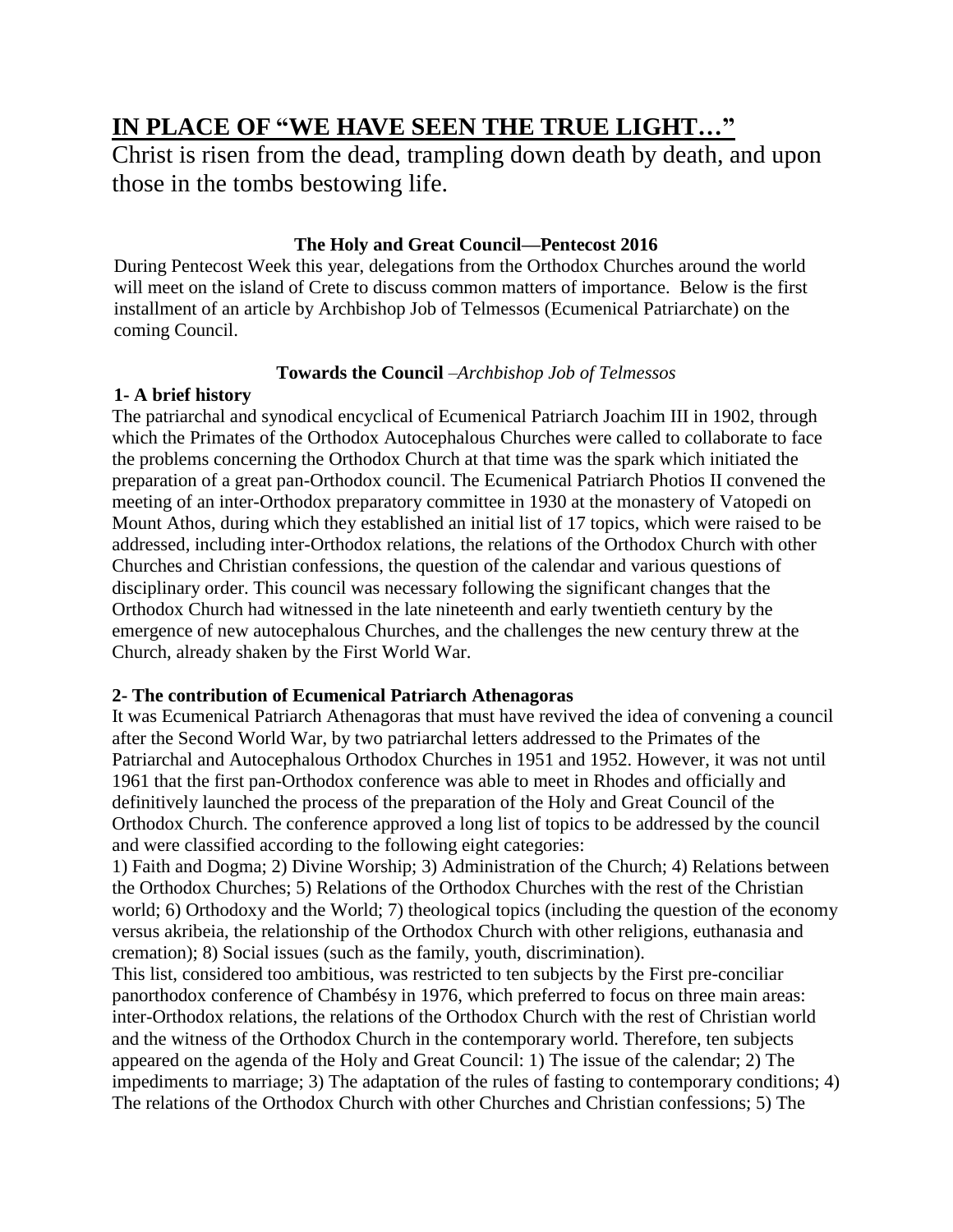relations of the Orthodox Church to the ecumenical movement; 6) The relations of the Orthodox Church in the world; 7) The issue of the Orthodox; 8) Autocephaly and the manner of its proclamation; 9) Autonomy and the manner of its proclamation; 10) The diptychs of the Orthodox Church.

### **3– The long process of preparation of the Council**

The First pan-Orthodox pre-conciliar conference of Chambésy in 1976 also established a process for the preparation of the Holy and Great Council. A secretariat for the preparation of the Holy and Great Council was established at the Orthodox Centre of the Ecumenical Patriarchate in Chambésy. It was to receive proposals for each Patriarchal or Autocephalous Orthodox Church in relation to each of the ten established themes and to produce a report to be subsequently examined by an inter-Orthodox preparatory committee convened by the Ecumenical Patriarch who was to meet as many times as necessary until a consensus would be reached between the various Patriarchal and Autocephalous Orthodox Churches on the subject.

The text reflects the consensus reached and was then sent by the secretariat to the Holy Synod of each local Orthodox Church to be ratified, or to be commentated on again. The final comments of each Church were to be sent to the secretariat, which took them into account for the final text, which was to be discussed and adopted unanimously by a pan-Orthodox pre-conciliar Conference convened by the Ecumenical Patriarch. This consisted the last step for the development of texts on different topics and the Council to be discussed and adopted by the Council. We can now understand the long and complex process of the preparation of the Holy and Great Council, which was based on the principle of unanimity.

### *To be continued next week.*



Welcome all of our friends and visitors to St. Nicholas! Please join us for fellowship, coffee and donuts in our fellowship hall.

### **CHARITY MINISTRIES**

**HOPE IN A BOX** is collecting Laundry Soap for the month of June. Place the items in the Blue Box in the hall. Catholic Charities Community Closet will distribute the items.

**FOOD DRIVE** Place non-perishable food items in the other blue box in the hall.